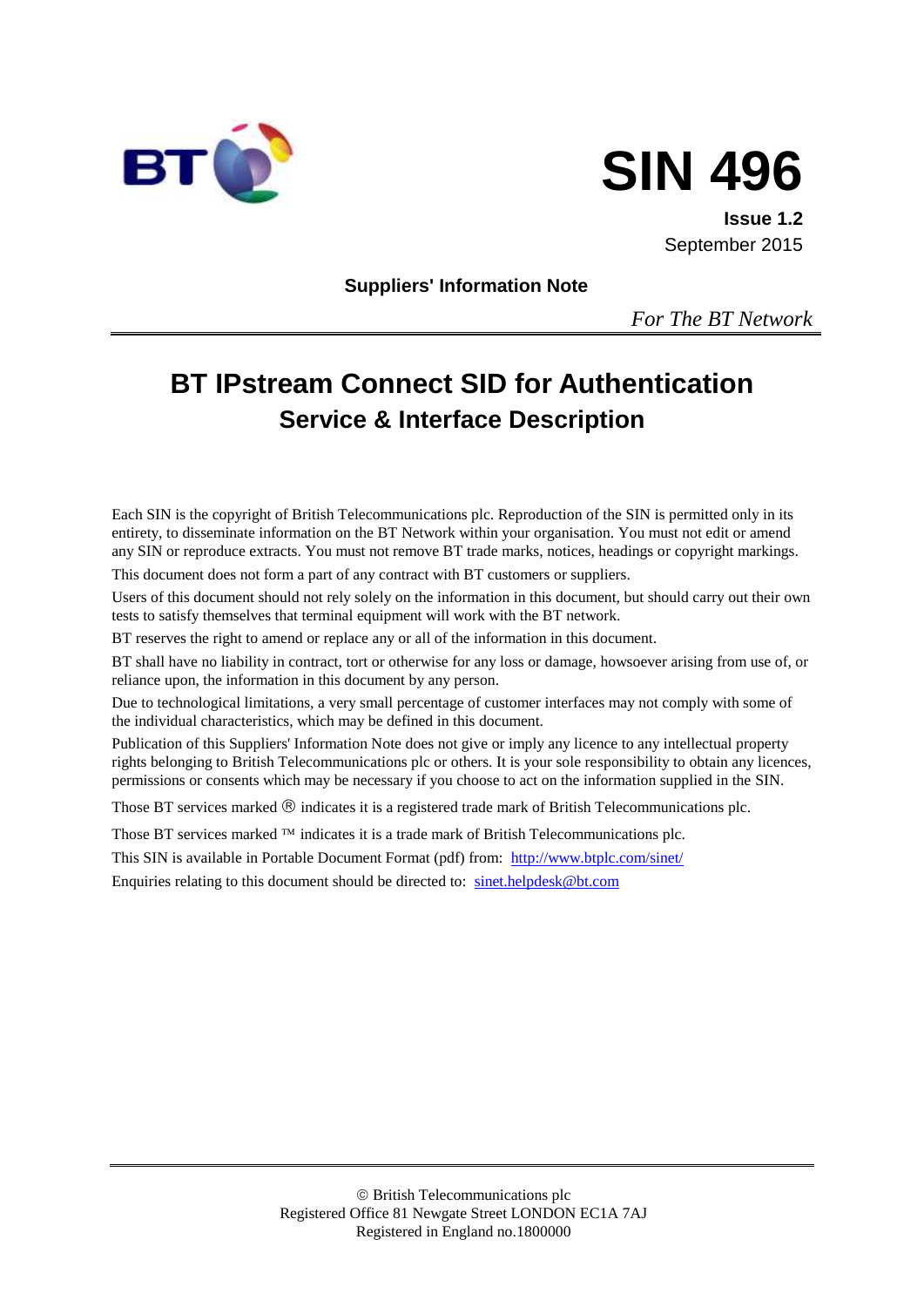## **CONTENTS**

| $\mathbf{1}$ . |       |  |
|----------------|-------|--|
| 2.             |       |  |
| 2.1            |       |  |
| 2.2            |       |  |
| 2.3            |       |  |
| 3.             |       |  |
| 3.1            |       |  |
| 3.2            |       |  |
|                | 7.2.1 |  |
|                | 3.2.2 |  |
|                | 3.2.3 |  |
|                | 3.2.4 |  |
| 3.3            |       |  |
| 3.4            |       |  |
| 3.5            |       |  |
| 4.             |       |  |
| 5.             |       |  |
| 6.             |       |  |

#### **FIGURES**

#### **TABLES**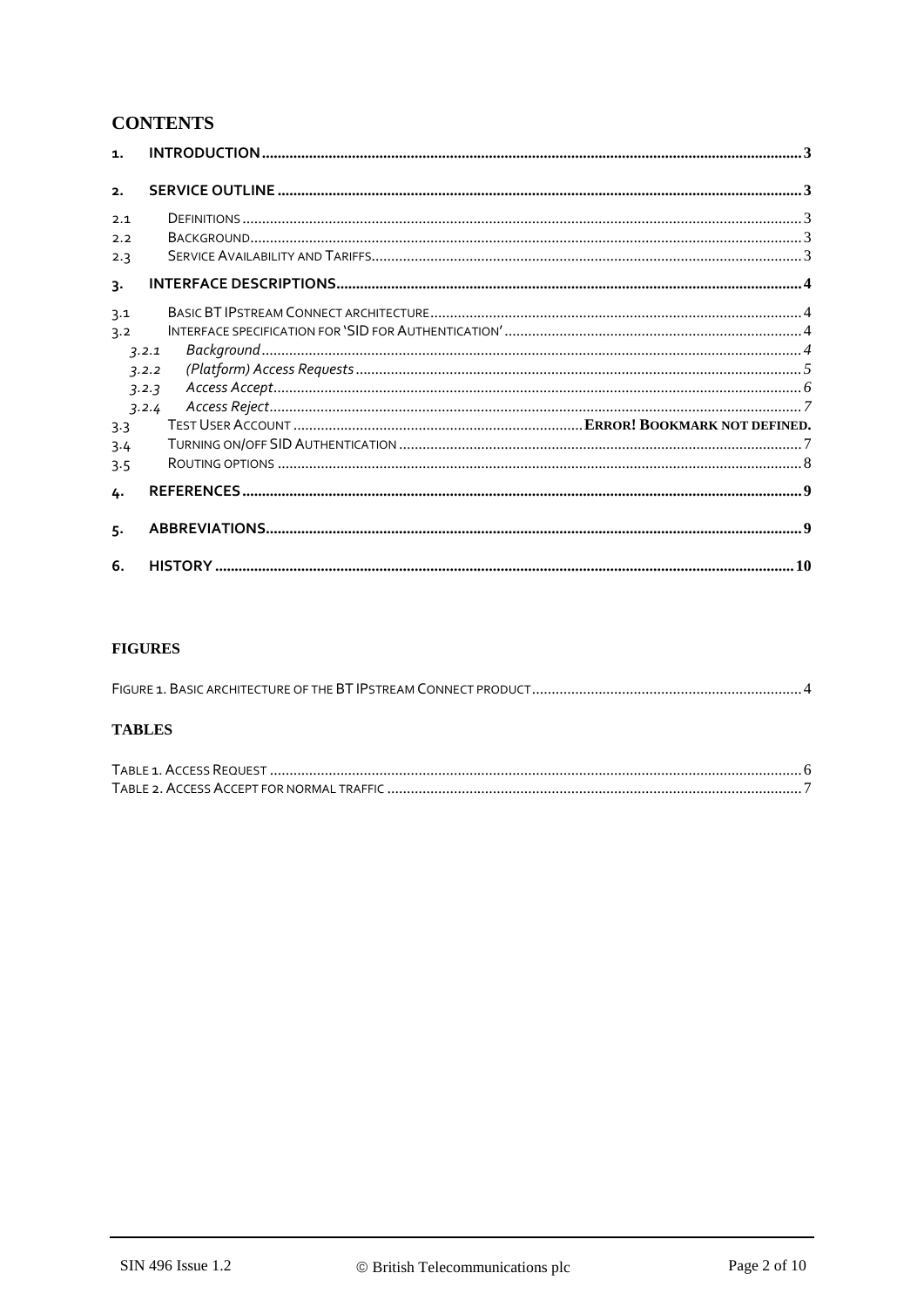#### **1. Introduction**

This Supplier's Information Note (SIN) 496 provides technical information on the BT IPstream Connect 'SID for Authentication' enhancement.

IPstream Connect SID for Accounting technical information is contained in SIN497.

#### **2. Service Outline**

#### **2.1 Definitions**

- **Customer**: The Communications Provider (CP) or Business Customer (BC) who purchases the BT IPstream Connect service from BT and sells or provides it to End Users.
- **End User**: The person using their PC to connect to a CP's/BC's IP network via the BT IPstream Connect service.

#### **2.2 Background**

This SIN should be read in conjunction with SIN 482 which details BT's IPstream Connect product and SIN 497 which details IPstream Connect SID for Accounting.

#### **2.3 Service Availability and Tariffs**

IPStream Connect SID for Authentication is available as an option to all customers of the IPStream Connect product.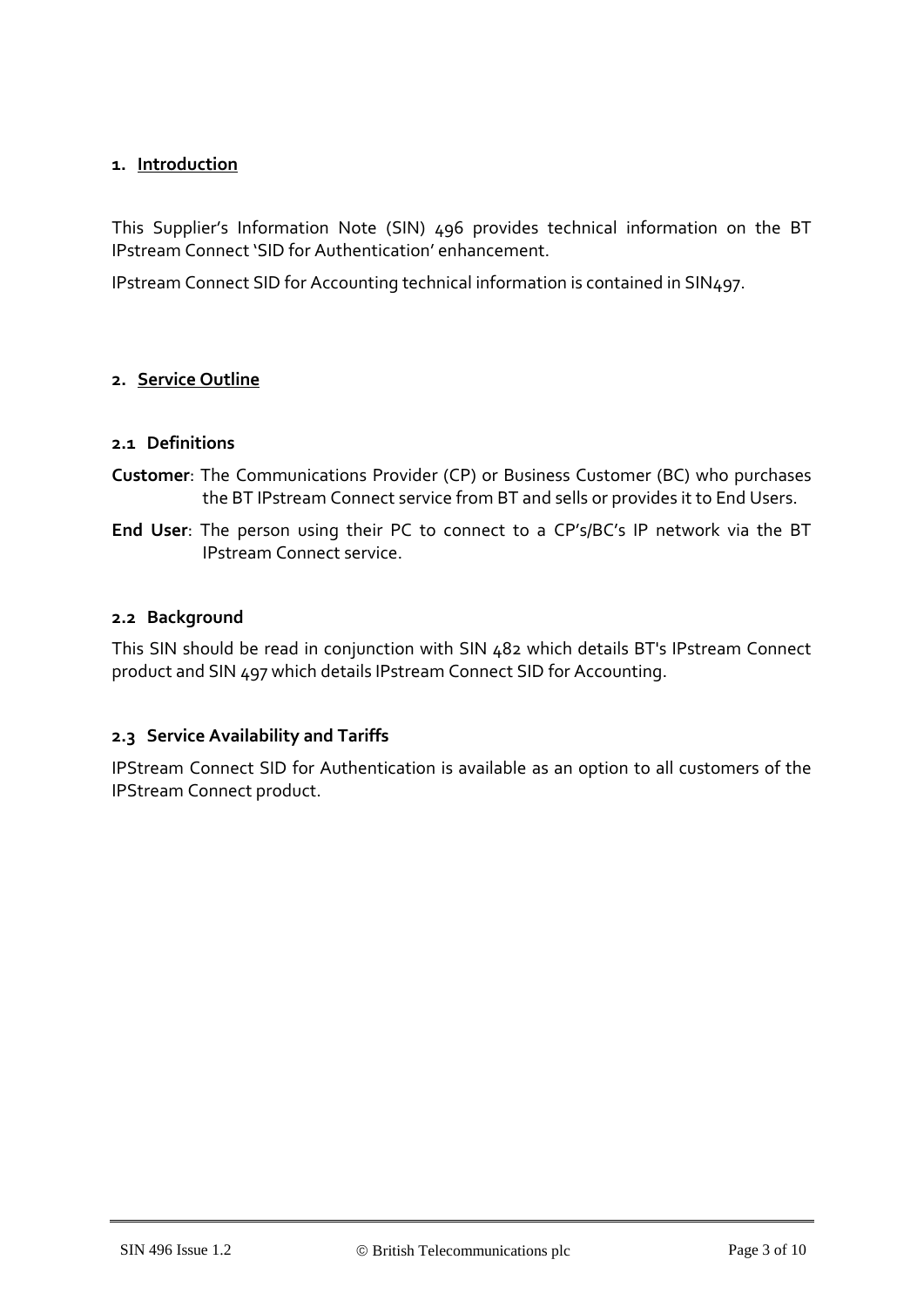## **3. Interface Descriptions**

#### **3.1 Basic BT IPstream Connect architecture**

The basic architecture of the BT IPstream Connect product is as follows:



#### **Figure 1. Basic architecture of the BT IPstream Connect product**

The 'SID for Authentication' capability allows a customer to verify that an end user access request has originated from the same connection that was configured during service provision. This is achieved by supplying the SID in the authentication request sent to the customer's RADIUS, allowing the customer to compare this with the SID they were provided during end user provision.

The format of the SID is currently the prefix 'BBIP' or 'FTIP' followed respectively by an 8 or 9 digit string i.e. BBIPnnnnnnnn or FTIPnnnnnnnnn.

SID for Authentication is supported for PTA Mode, L2TP Mode and Mixed PTA/L2TP domains.

## **3.2 Interface specification for 'SID for Authentication'**

#### **3.2.1 Background**

This SIN (496) specifically addresses the BT to customer interface for authentication data.

'SID for Authentication' requires an interface between the Platform RADIUS servers in BT's broadband access network, and the customer's RADIUS servers. To be read in conjunction with SIN497 IPstream Connect SID for Accounting if customers have taken this option.

Customers may wish to compare the end user SID, username and password from the SID authentication with the username and password from their own Home Gateway authentication.

SID notification in Authentication requests will be an optional configuration. If it is not chosen by a given customer, then the interface is not utilised by that customer. Depending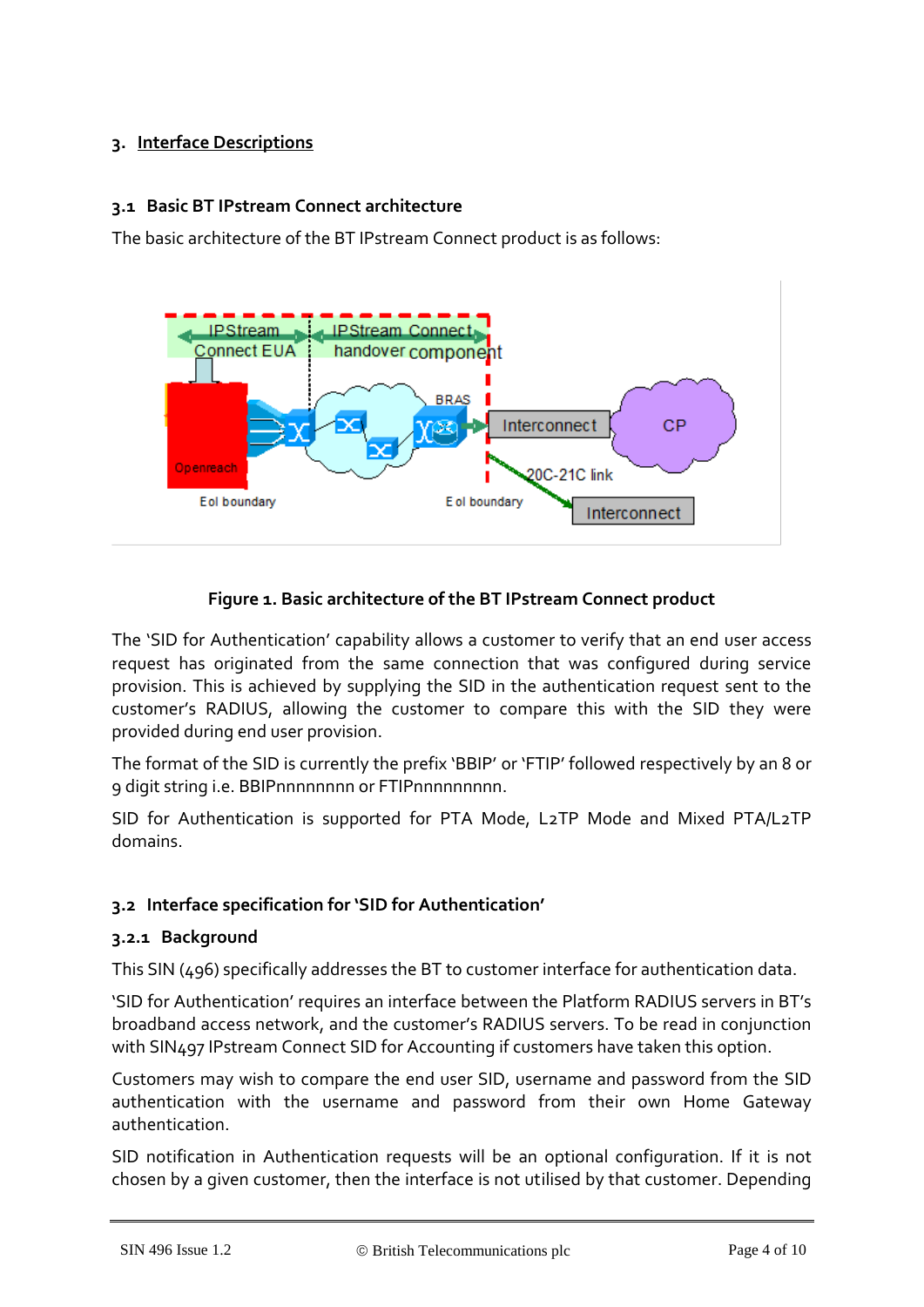on which service option a given customer has chosen (L2TP or PTA), different attributes will pertain in authentication requests and accepts.

Section 3.2.2 covers the expected format of RADIUS packets in this interface.

**Note**: The IPstream Connect SID service does not allow the use of both types of delimiter at the same time for the Domain, i.e. the @ or the / delimiter. The delimiter is the separator between the username and Domain. If you are using both types of delimiter for the Domain, you will not be able to have the SID service. When requesting the SID service, BT will assume you are using the @ delimiter, if you are using the / delimiter please add this to the notes.

#### **3.2.2 (Platform) Access Requests**

The attributes for Access Requests are as shown in [Table 1](#page-5-0) below.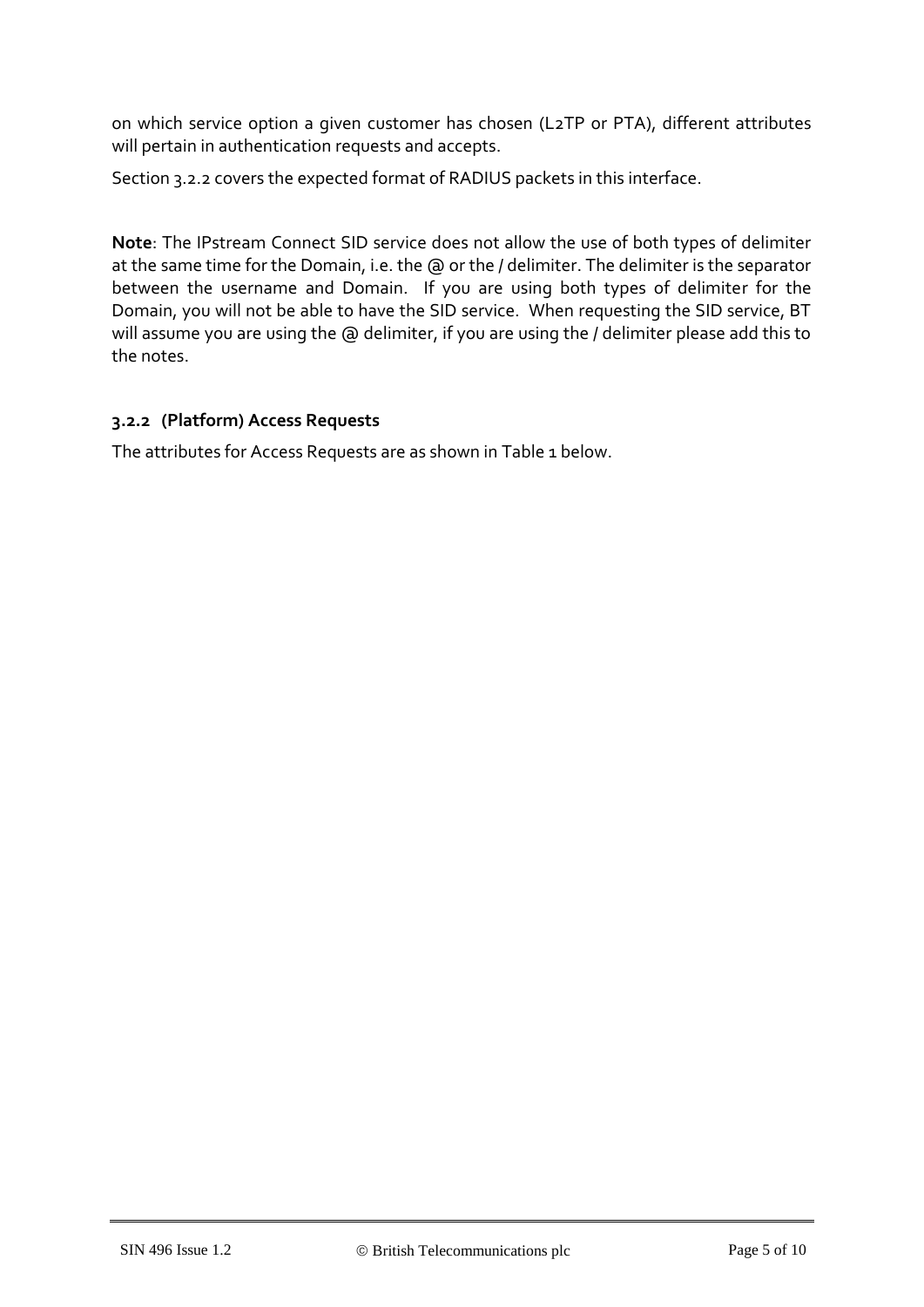#### 3.2.2.1 Attributes

| Attribute<br>Number | <b>Attribute Name</b> | Mandatory<br>/ Optional |
|---------------------|-----------------------|-------------------------|
| 1                   | User-Name             | M                       |
| $2^7$               | User-Password         | Μ                       |
| $3^7$               | <b>CHAP-Password</b>  | м                       |
| $4^{1}$             | NAS-IP-Address        | M                       |
| $5^1$               | NAS-Port              | Μ                       |
| 6                   | Service-Type          | M                       |
| 7                   | Framed-Protocol       | M                       |
| $26^2$              | Vendor-Specific       | M                       |
| $32^3$              | NAS-Identifier        | м                       |
| 33                  | Proxy-State           | м                       |
| 61                  | NAS-Port-Type         | Μ                       |
| 87 <sup>4</sup>     | NAS-Port-Id           | M                       |
| $31^{5}$            | Calling-Station-Id    | O                       |
| $60^6$              | CHAP-Challenge        | Ω                       |

#### **Table 1. Access Request**

#### <span id="page-5-0"></span>Notes:

1. NAS-IP-Address and NAS-Port are maintained but amended for security reasons.

- 2. The BT Platform RADIUS will include vendor-specific attribute 26 with Enterprise Code 594, Enterprise Tag 1 (containing '594:1:"Platform Authentication"'). The Customer RADIUS servers should recognise IPstream Connect authentication requests by checking for the specified format and values in Attribute 26.
- 3. According to IETF RFC2865 an access request MUST contain a NAS-IP-Address (4) or a NAS-Identifier (32) or both.
- 4. According to IETF RFC2869 an access request should contain either a NAS-Port (5) or a NAS-Port-Id (87).

5. Attribute 31, Calling-Station-Id, will be used for populating the Service ID (SID). This field will take the form "FTIP<numeric>" or "BBIP<numeric>". The SID is the end user identifier used in the IPStream Connect provision, reporting and Advanced Services interfaces.

6. Attribute 60, CHAP-Challenge may be populated for requests depending on the source equipment within BT Wholesales platform.

7. Either User-Password or CHAP-Password will be supplied in the request, not both

#### **3.2.3 Access Accept**

In reply to the Access Request, having authenticated the end-user details, the following Access Accept message attributes need to be supported by customers for tunnelled/nontunnelled users and returned from the customer RADIUS server to the BT platform RADIUS server.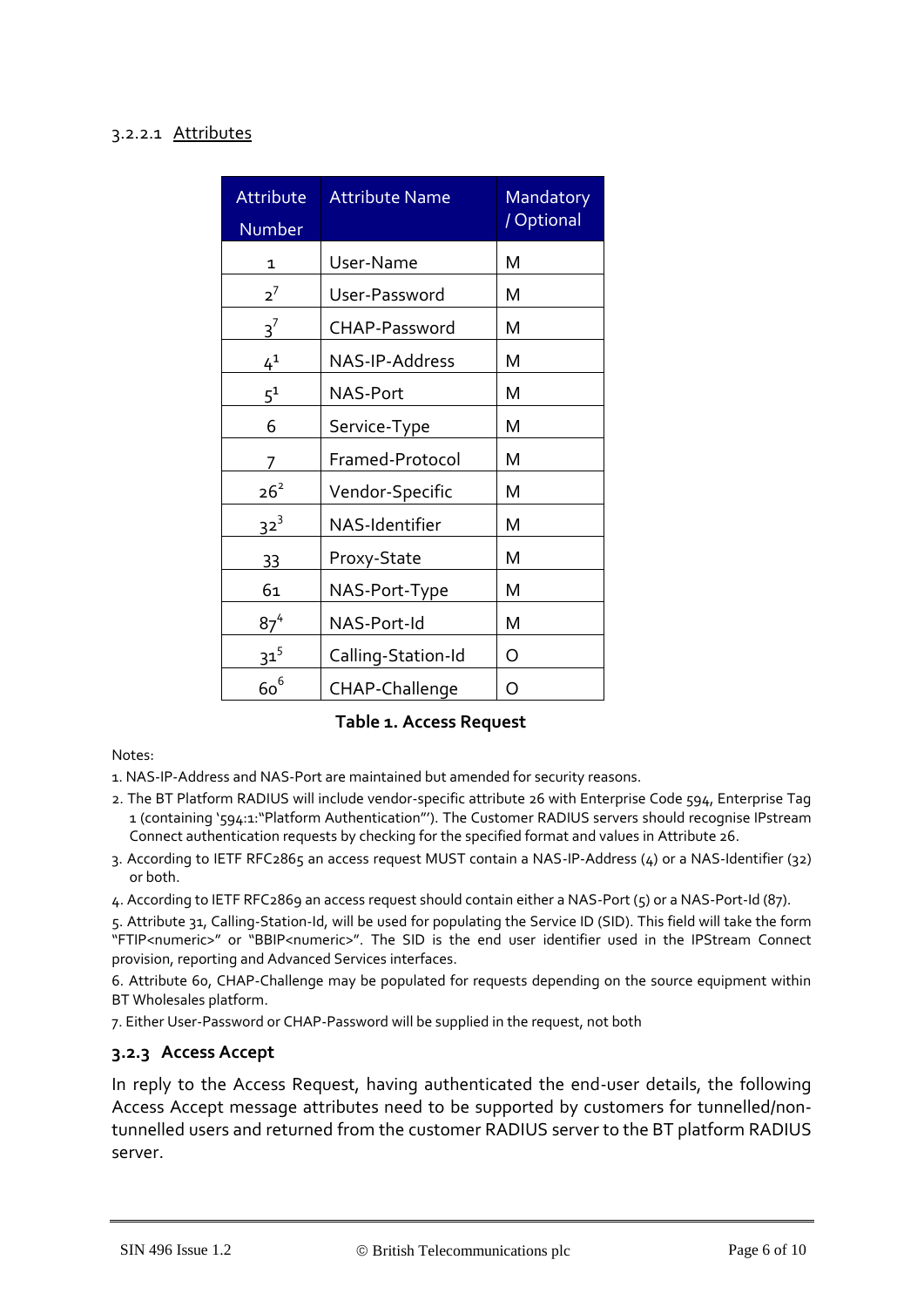#### 3.2.3.1 Attributes for Access Accepts

| Attribute<br>Number | <b>Attribute Name</b> | <b>Attribute Content</b>                                                                   | Mandator<br>y<br>Optional/<br>Alternate |
|---------------------|-----------------------|--------------------------------------------------------------------------------------------|-----------------------------------------|
| 6                   | Service-Type          | Framed                                                                                     | M                                       |
| $\overline{7}$      | Framed-<br>Protocol   | <b>PPP</b>                                                                                 | M                                       |
| $8^1$               | Framed-IP-<br>Address | IP address to be used by the end-<br>user                                                  | A                                       |
| 11                  | Filter-Id             | <b>Static or Dynamic</b>                                                                   | O                                       |
| $22^{1}$            | Framed-Route          | for<br>Used<br>No_NAT<br>routing<br>updates                                                | A                                       |
| 25                  | Class                 | <string> to appear in all<br/>Accounting-Requests associated<br/>with the session</string> | O                                       |
| 27                  | Session-<br>Timeout   | Minimum<br>supported<br>7200<br>seconds                                                    | O                                       |
| 28                  | Idle-Timeout          | Minimum<br>Supported<br>7200<br>seconds                                                    | O                                       |
| 33                  | Proxy-State           | <determined by="" radius=""></determined>                                                  | O                                       |

#### **Table 2. Access Accept for normal traffic**

1. If the response is for L2TP termination, the customer needs to return either a Framed-IP-Address or a Framed-Route in the Access Accept in response to the BT Platform RADIUS authentication request. The value of the attribute is not used - the end users PPP session will be tunnelled to a pre-defined tunnel end point associated with the service selection name presented by the end user during the PPP session setup attempt. If the response is for PTA Mode termination, the Framed-Route and Framed-IP-Address must not be populated – the end user's PPP session will be terminated within BTW's network and assigned an IP address at random from the pool of IP addresses provided by the CP to BTW for this purpose.

#### **3.2.4 Access Reject**

In the event that the end user is denied service, an Access Reject message is returned by the customer RADIUS. The proxy-state attribute may be returned in the Access Reject message. No other attributes are required.

#### **3.3 Turning on/off SID Authentication**

Provision has been made within the BT OSS for configuring SID Authentication on/off on a domain basis. To turn on/off SID Authentication for a domain, a CRF will be submitted by the CP. These changes become operational when the BT platform RADIUS servers next perform a reload of configuration data. Changes to SID Authentication may therefore not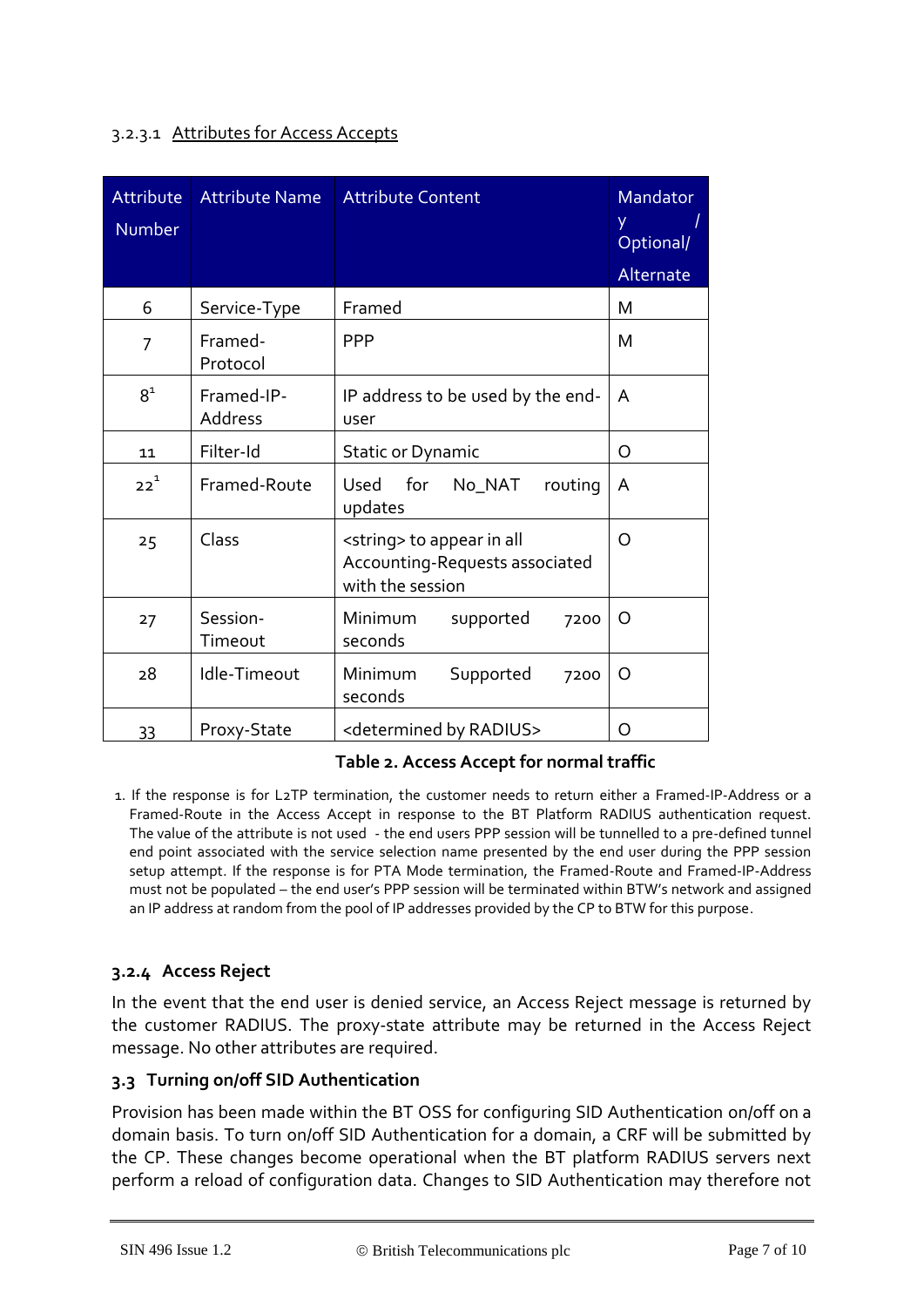become operational until the next day due to the frequency of data updates on the Broadband platform.

#### **3.4 Routing options**

The customer will specify the authentication routes (Primary/Secondary/Tertiary) to the customer's RADIUS on the CRF when ordering IPstream Connect. The customer will include data such as the IP address of the customer RADIUS, the shared secret to be used to authenticate the communications between the customer RADIUS and the BT platform RADIUS and the ports to be used for authentication traffic (normally port 1645; alternatively 1812).

The time that the BT platform RADIUS will allow the customer RADIUS to respond before timing out is 7 seconds. Multiple destinations and re-tries must be within this overall limit otherwise the access server will timeout and authentication will fail.

For RADIUS traffic between the BT Platform and customer RADIUS servers, both the destination and source address will be NAT'd within the IPstream Connect handover network.

The BT RADIUS will use NAT'ed IP addresses for the customer RADIUS to achieve load balancing of external RADIUS traffic across a number of IPstream Connect Handover Nodes. The platform BT RADIUS will use a round-robin algorithm to balance RADIUS traffic across a number of handover nodes.

For Authentication, NAT'ing of the source address ensures that packets are routed back from the customer to BT via the chosen IPstream Connect handover node which assists BT in tracing potential faults. RADIUS NAT addresses are allocated to each IPstream Connect handover site by BT. BT will provide the addresses to the customer once an order has been submitted. BT will advertise the BT RADIUS Source Addresses via BGP at the CP's chosen sites for receiving RADIUS traffic.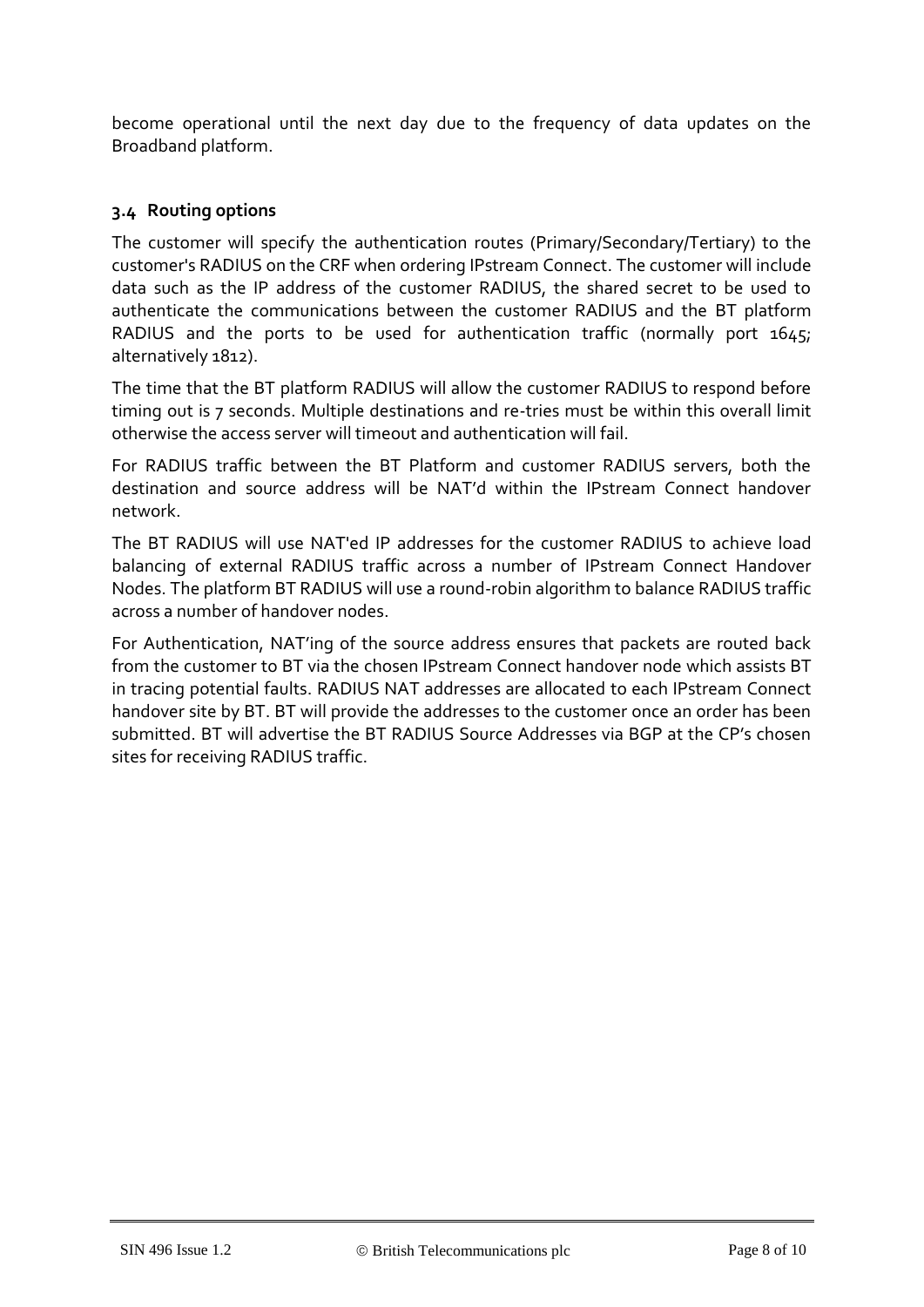## **4. References**

BT Suppliers' Information Notes may be obtained from our www site at:

<http://www.btplc.com/sinet/>

## **5. Abbreviations**

| Acronym           | <b>Expansions</b>                           |  |  |
|-------------------|---------------------------------------------|--|--|
| <b>BC</b>         | <b>Business Customer</b>                    |  |  |
| <b>BGP</b>        | <b>Border Gateway Protocol</b>              |  |  |
| <b>BRAS</b>       | <b>Broadband Remote Access Server</b>       |  |  |
| BT                | <b>British Telecommunications plc</b>       |  |  |
| <b>BTW</b>        | <b>BT</b> Wholesale                         |  |  |
| <b>CHAP</b>       | Challenge Handshake Authentication Protocol |  |  |
| <b>CRF</b>        | <b>Customer Requirements Form</b>           |  |  |
| <b>CP</b>         | <b>Communications Provider</b>              |  |  |
| <b>IETF</b>       | <b>Internet Engineering Task Force</b>      |  |  |
| IP                | Internet Protocol                           |  |  |
| L <sub>2</sub> TP | Layer 2 Tunnelling Protocol                 |  |  |
| <b>NAS</b>        | <b>Network Access Server</b>                |  |  |
| <b>NAT</b>        | <b>Network Address Translation</b>          |  |  |
| OSS               | <b>Operation Support System</b>             |  |  |
| PC                | Personal Computer                           |  |  |
| <b>PPP</b>        | Point-to-Point Protocol                     |  |  |
| <b>PTA</b>        | PPP Termination and Aggregation             |  |  |
| <b>RADIUS</b>     | Remote Authentication Dial In User Service  |  |  |
| <b>RFC</b>        | <b>Request for Comment</b>                  |  |  |
| <b>SID</b>        | Service Identifier                          |  |  |
| <b>SIN</b>        | <b>Suppliers' Information Note</b>          |  |  |